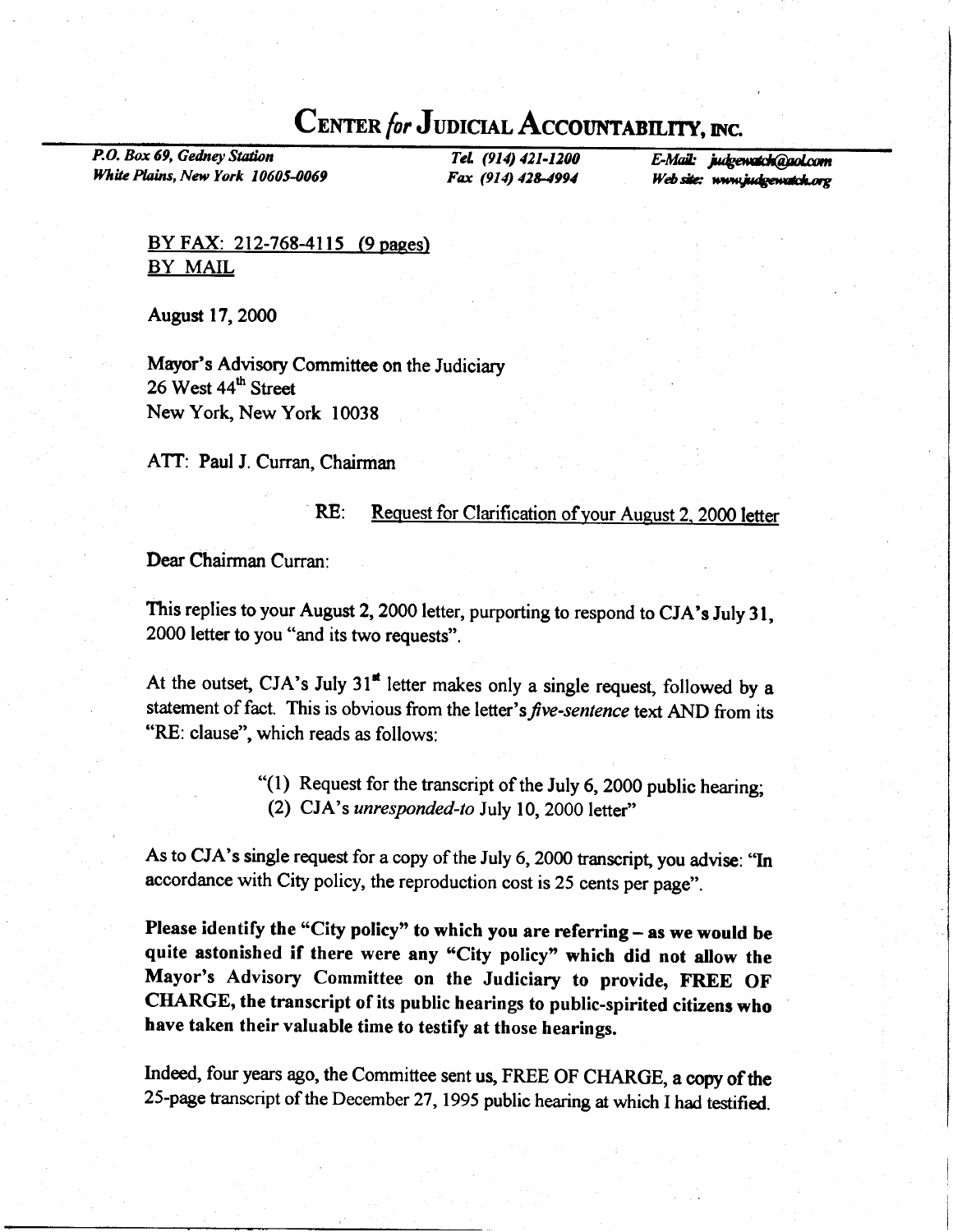Reflecting this is Mr. Siegfried's May 1, 1996 coversheet and letter, transmitting that transcript in response to CJA's April 26, 1996 letter request. Copies of these are enclosed for your convenience. As you can see, although Mr. Siegfried refers to a "City policy" of "25 cents per page", he does so ONLY in the context of CJA's larger request for transcripts of public hearings to which it had NO testimonial connection.

Certainly, it is in the public interest for the Committee to provide copies of the transcript, FREE OF CHARGE, to persons testifying - even without any request for same. This, so that they can confirm the accuracy of the transcription of their testimony and alert the Committee to possible errors.

Moreover, despite your attempt to make it appear that reproducing the 30-page transcript of the July 6<sup>th</sup> hearing is somehow complicated and involves a whole lot of arrangements, the fact is that the Committee office has a copier, which, assuredly, can complete reproduction within a minute or two at a total cost, including paper, of less than a dollar. Consequently, it is unseemly for you to try to make money off CJA by charging \$7.50 for the hearing transcript, when CJA, acting on behalf of the public interest, has already expended thousands of dollars of uncompensated legal time to assist the Committee in upholding "merit selection" principles. Nor is there any reason for you to request that CJA make payment by "certified check or official bank check or bank money order" - as if you could not comfortably rely on an uncertified check drawn on CJA's account for zuch a palty sum.

As to the July  $31<sup>st</sup>$  letter's statement of fact that we received no response from you to our July  $10<sup>th</sup>$  letter to you – and, likewise, no response from Mr. Siegfried and Ms. Hynes - there is no request attached. Of course,  $if$  you believed that CJA should have received a response because you or they had responded to the July  $10<sup>th</sup>$ letter, you were free to set that forth. Your failure to do so impliedly concedes the truth of CJA's factual statement and of the further fact that neither you, Mr. Siegfried, nor Ms. Hynes responded.

It is to avoid acknowledging your collective and individual non-rcsponse to CJA's July 10<sup>th</sup> letter, which had inquired as to the Committee's post-hearing procedures, that your August 2<sup>nd</sup> letter asserts "The Committee's post-hearing procedures are set forth in Section  $10(a)$  of the Procedure and Policy of the Mayor's Advisory Committee on the Judiciary". You then express your "understanding" that CJA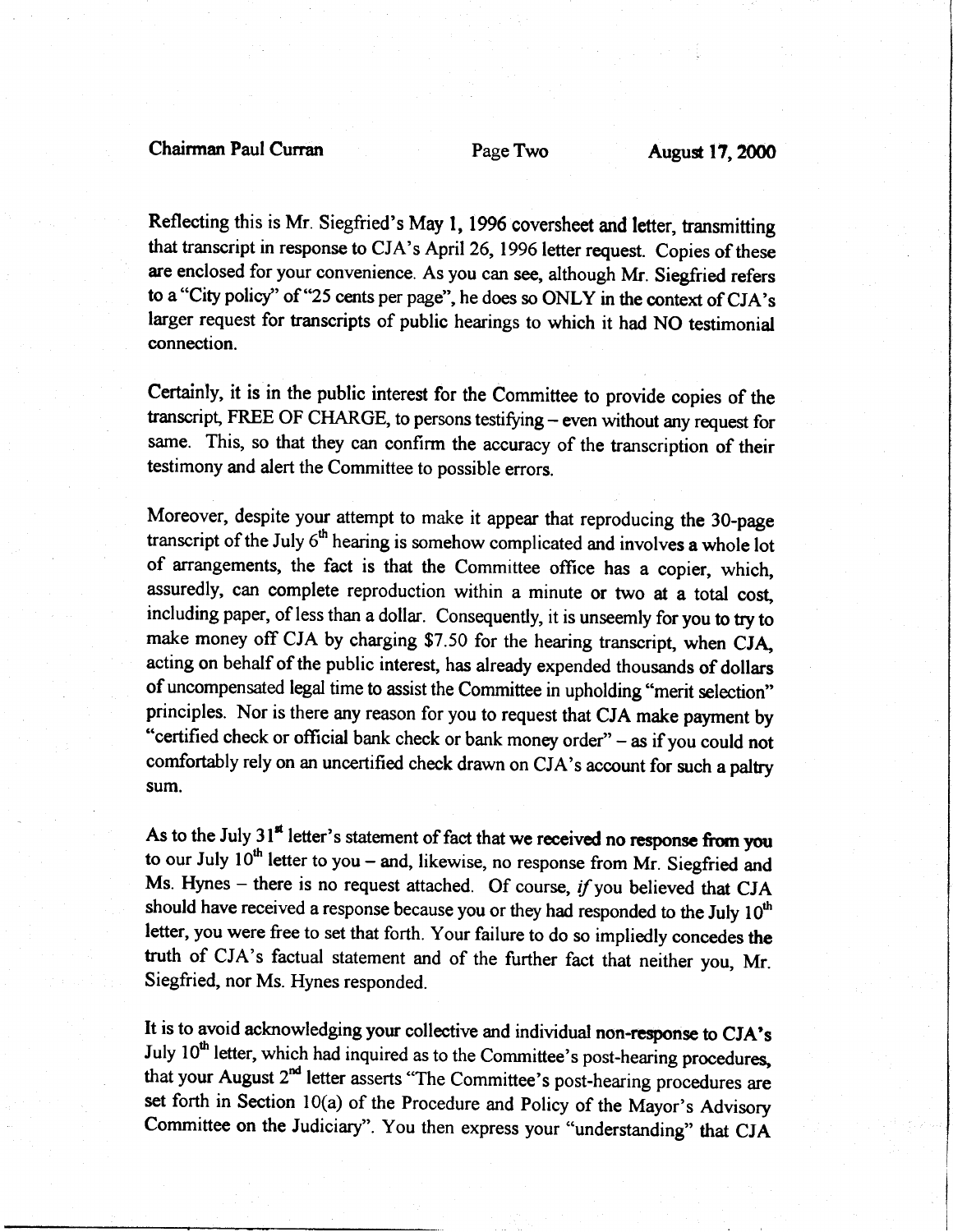# Chairman Paul Curran Page Three August 17,2000

already has a copy, advising that if that is not the case, one can be obtained by a phone call to Ms. Jacobs at the Committee's office<sup>1</sup>. The inference is that since the Committee's post-hearing procedures are set forth in Section 10, a copy of which is already in our possession or easily obtainable, response to CJA's July 10<sup>th</sup> letter is quite superfluous.

The untruth of this inference is exposed by CJA's July 10<sup>th</sup> letter itself, which expressly identifies (at p. 2) that Section 10 does not answer CJA's questions as to the committee's post-hearing procedures. Among these questions:

- (l) whether you and Ms. Hynes the only two members of the 19 member Committee present at the July  $6<sup>th</sup>$  hearing – would be reporting back to the full Committee;
- (2) whether the Committee would be transmitting to the Mayor the copy of CJA's June 30<sup>th</sup> letter to Chief Judge Judith Kaye, which CJA had provided the committee in opposition to the Mayor's prospective judicial appointment of Susan Knipps;
- (3) whether the committee would provide cJA with Ms. Knipps' written response to CJA's June 30<sup>th</sup> letter, to which you made mention at the June  $6<sup>th</sup>$  public hearing;
- (4) whether CJA's June  $30<sup>th</sup>$  letter and supporting materials which CJA had provided to the Committee would be part of the *publiclyavailable* record of the June  $6<sup>th</sup>$  public hearing.

Certainly, as the Committee's Chairman you should know that Section 10's particularization of post-hearing procedures is confined to two sentences:

"At the conclusion of each hearing the Committee will promptly evaluate the information received and will determine whether to reconsider the nomination of any such nominee. If any reconsideration results in withdrawal of a nomination, the Mayor

<sup>&</sup>lt;sup>1</sup> That CJA has a copy of the Committee's "Procedure and Policy" and, specifically, its Rule 10, should have been obvious from CJA's July  $10<sup>th</sup>$  letter, referencing Rule 10. It could also have been readily inferred from CJA's June  $27<sup>th</sup>$  letter to Mr. Siegfried, annexed as Exhibit "A-2" to CJA's June  $30<sup>th</sup>$  letter to Chief Judge Kaye.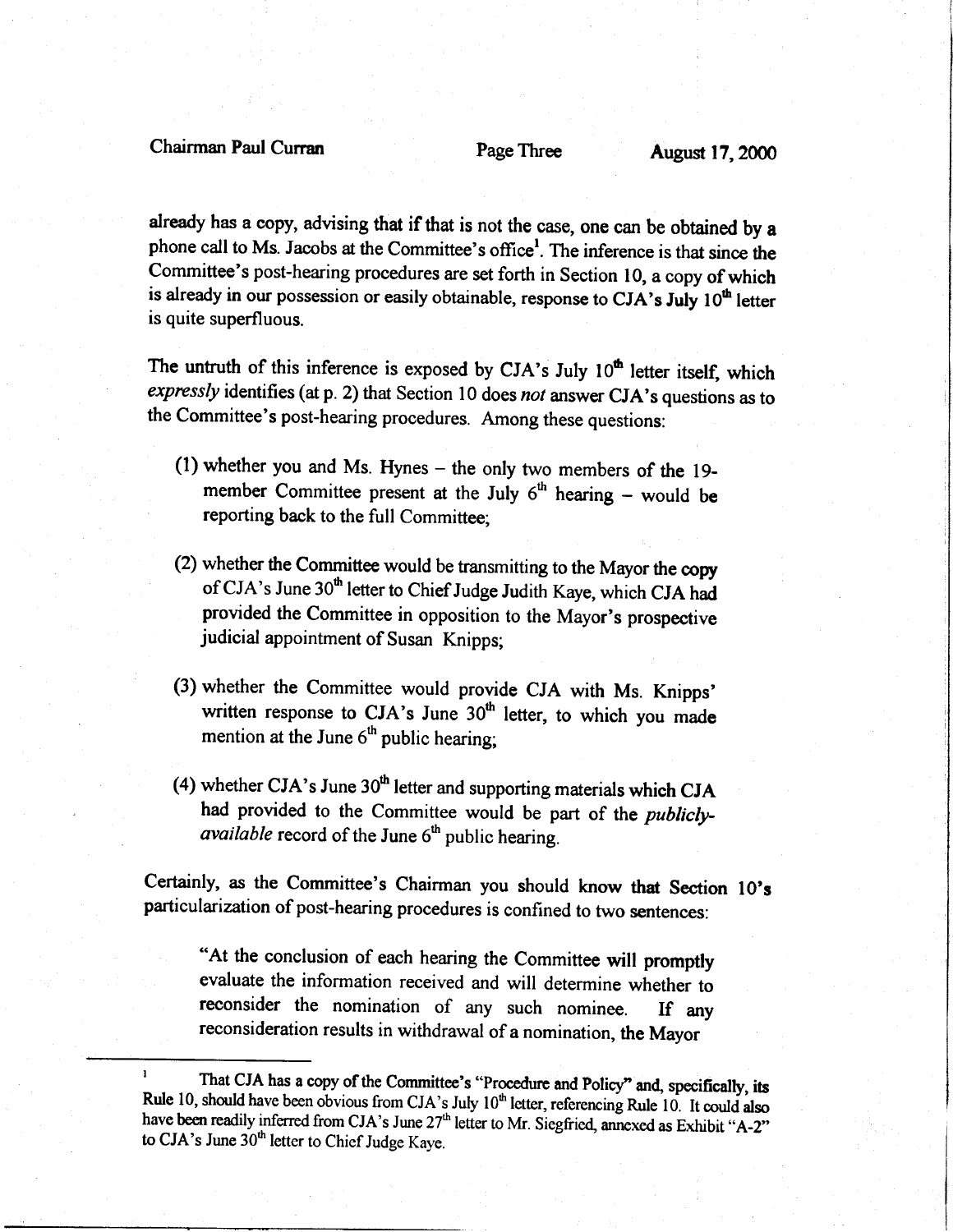## Chairman Paul Curran Page Four Page Four August 17, 2000

will at once be notified in writing by the chairman. $\frac{1}{2}$ 

It is, therefore, completely incongruous for your August  $2^{nd}$  letter to refer us back to this non-instructive Section 10, with no elaboration as to how it answers CJA's aforesaid questions as to the Committee's post-hearing procedures - nor the further question in CJA's July  $10<sup>th</sup>$  letter as to whether, apart from yourself, the other 18 members of the Mayor's Advisory Committee were supplied with copies of CJA's June 30<sup>th</sup> letter and supporting materials and with Ms. Knipps' purported written response. Therefore, please advise as to why you have referred us to Section 10, when it is non-responsive to the aforesaid five questions posed by CJA's July 10<sup>th</sup> letter. We reiterate our request for answers to those questions – and also request that you answer whether, as part of the Committee's post-hearing procedures, the Committee forvarded to the Mayor a copy of the transcript of the July  $6^{th}$  public hearing - and, if so, on what date.

Plainly, the fact that your August  $2^{nd}$  letter makes no mention of any additional "rules" which the Committee has promulgated for public hearings, pursuant to Section 10 -- notwithstanding a copy of any such "rules" was expressly requested by CJA's July  $10<sup>th</sup>$  letter – suggests that either there are no "rules" or that you are concealing their existence. Please, therefore, clarify whether the Committee hes promulgated "rules", pursuant to Section 10. Needless to say, such "rules", if they exist, might clarify the Committee's policy of providing, FREE OF CHARGE, transcripts of public hearings to persons testifying at those hearings.

Finally, inasmuch as Mr. Siegfried has not denied or disputed the accuracy of the fact-specific recitation in  $CJA$ 's July  $10<sup>th</sup>$  letter of his abusive and unprofessional conduct (at pp. l-3), as likewise Ms. Hynes has not denied or disputed the accuracy of the letter's fact-specific recitation of her disqualifying conflict of interest (at pp. 3-4), there is NO basis for you to take "exception" to what you describe as the "renewed comments concerning Mr. Siegfried and Ms. Hynes" in CJA's July  $31<sup>st</sup>$ letter. Nor is there justification for your "cheap shot" at impugning CJA by characterizing our charges against them as "manifestly false and, indeed, quite sad".

<sup>2</sup> For your convenience, a copy of Section 10 of the Committee's "Procedure and Policy" is enclosed.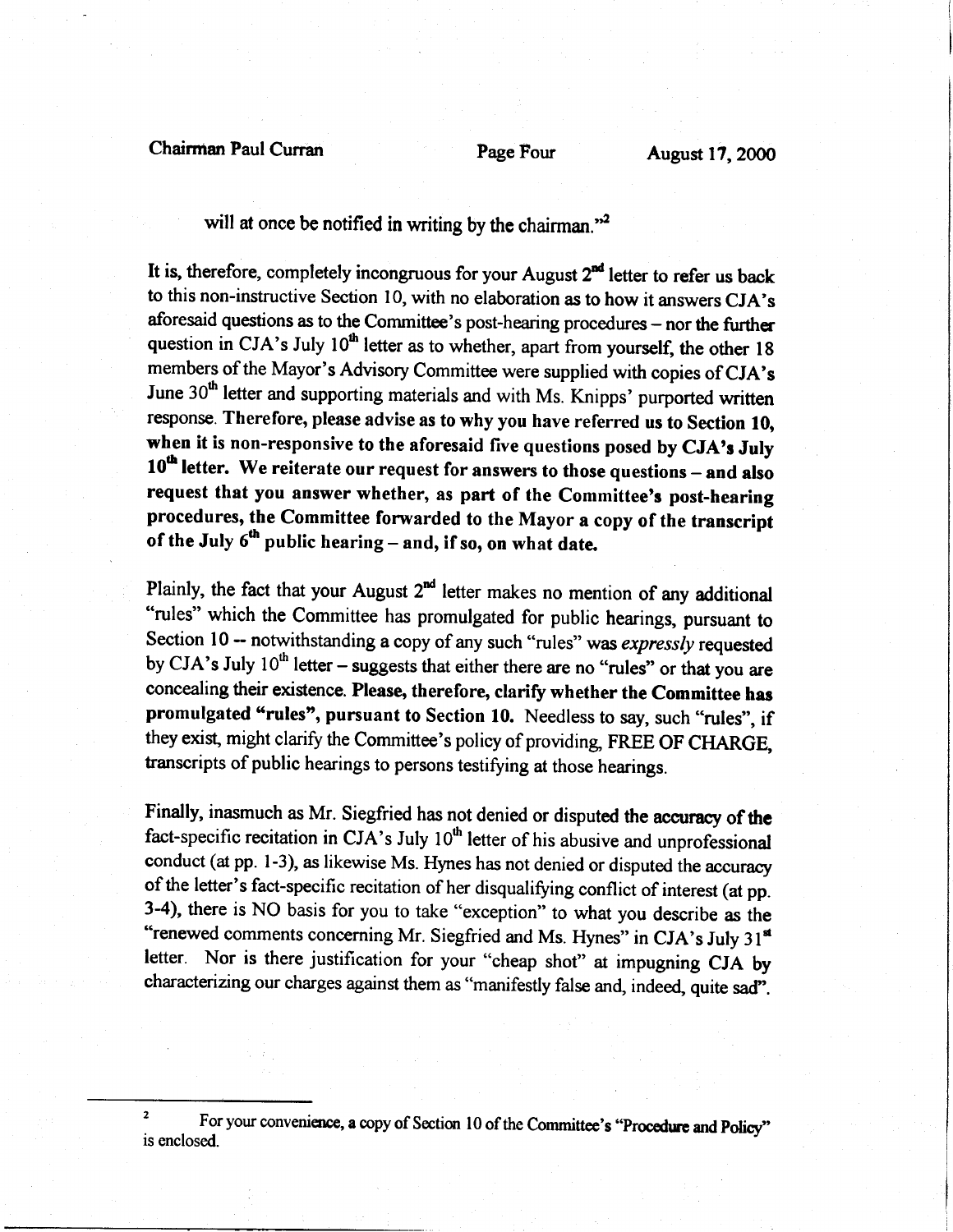Chairman Paul Curran **Page Pive** Page Pive August 17, 2000

You should be readily able to back up your defamatory pretense that CJA'g charges against Mr. Siegfried and Ms. Hynes are "manifestly false" with relevant particulars from the July  $10<sup>th</sup>$  letter, and CJA calls upon you to do so.

Frankly, what is "quite sad" is that, immediately upon receipt of CJA's July  $10^{th}$ letter, you, as the Committee's Chairman, did not deem it your duty to insist that Mr. Siegfried and Mr. Hynes provide CJA with a written rebuttal to the recitation therein of their serious misconduct. This, in addition to recognizing your duty to promptly respond to CJA's reasonable inquiries as to the Committee's post-hearing procedures and to hold in abeyance any recommendation to the Mayor regarding Ms. Knipps' prospective appointment to the civil court until that was done. In that regard, please advise when and in what fashion the Committee notified the Mayor of its approval of Ms. Knipps' prospective judicial appointment following the July  $6<sup>th</sup>$  public hearing.

Yours for a quality judiciary,

Elena Rud Door

ELENA RUTH SASSOWER, Coordinator Center for Judicial Accountability, Inc. (CJA)

Enclosures: (1) CJA's April 26, 1996 letter

(2) Mr. Siegfried's May l, 1996 coversheet and letter

(3) Section 10 of the Committee's "Procedure and Policy"

cc: Paul Siegfried, Esq. [by fax] Patricia Hynes, Esq. [by fax]

P.S. Although Mr. Siegfried and Ms. Hynes are not indicated recipients of  $CJA's July 31<sup>st</sup> letter, they were each faxed a copy by the Committee's$ office, at my request. So that they can have the benefit of your August 2<sup>nd</sup> letter, as they read this response thereto, I will request the Committee's office to fax them a copy.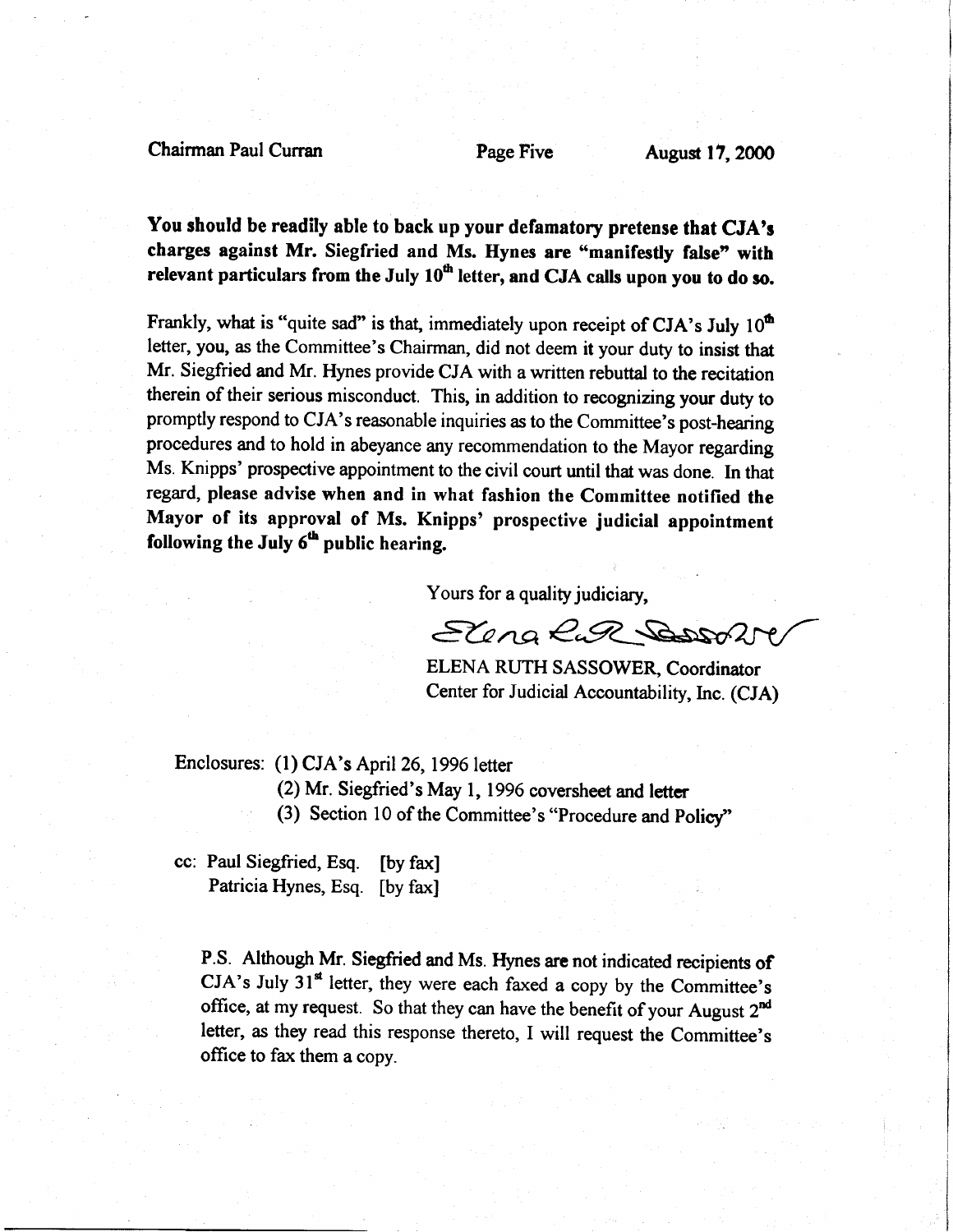# CENTER for JUDICIAL ACCOUNTABILITY, INC.

(914) 421-1200 · Fax (914) 684-6554 E-Mail: probono@delphi.com

Box 69, Gedney Station White Plains, New York 10605

By Fax and Mail:  $212 - 768 - 4115$ 

April 26, 1996

Paul D. Siegfried, Executive Director Mayor's Advisory Committee on the Judiciary Room 203 36 West 44th Street New York, New York 10036

Dear Mr. Siegfried:

Request is hereby made to inspect and copy all transcripts of<br>public hearings held on the judicial appointees of Mayors Giuliani, Dinkins, and Koch.

Most immediately, we request access to the transcript of the public hearing of December 27, 1995--at which I testified.

Additionally, we request access to the transcript of the public<br>hearing held in 1992 on the appointment of Lorin Duckman to the criminal court.

Your prompt attention would be greatly appreciated.

Yours for a quality judiciary,

Elena Rall Sacrofte

ELENA RUTH SASSOWER, Coordinator Center for Judicial Accountability, Inc.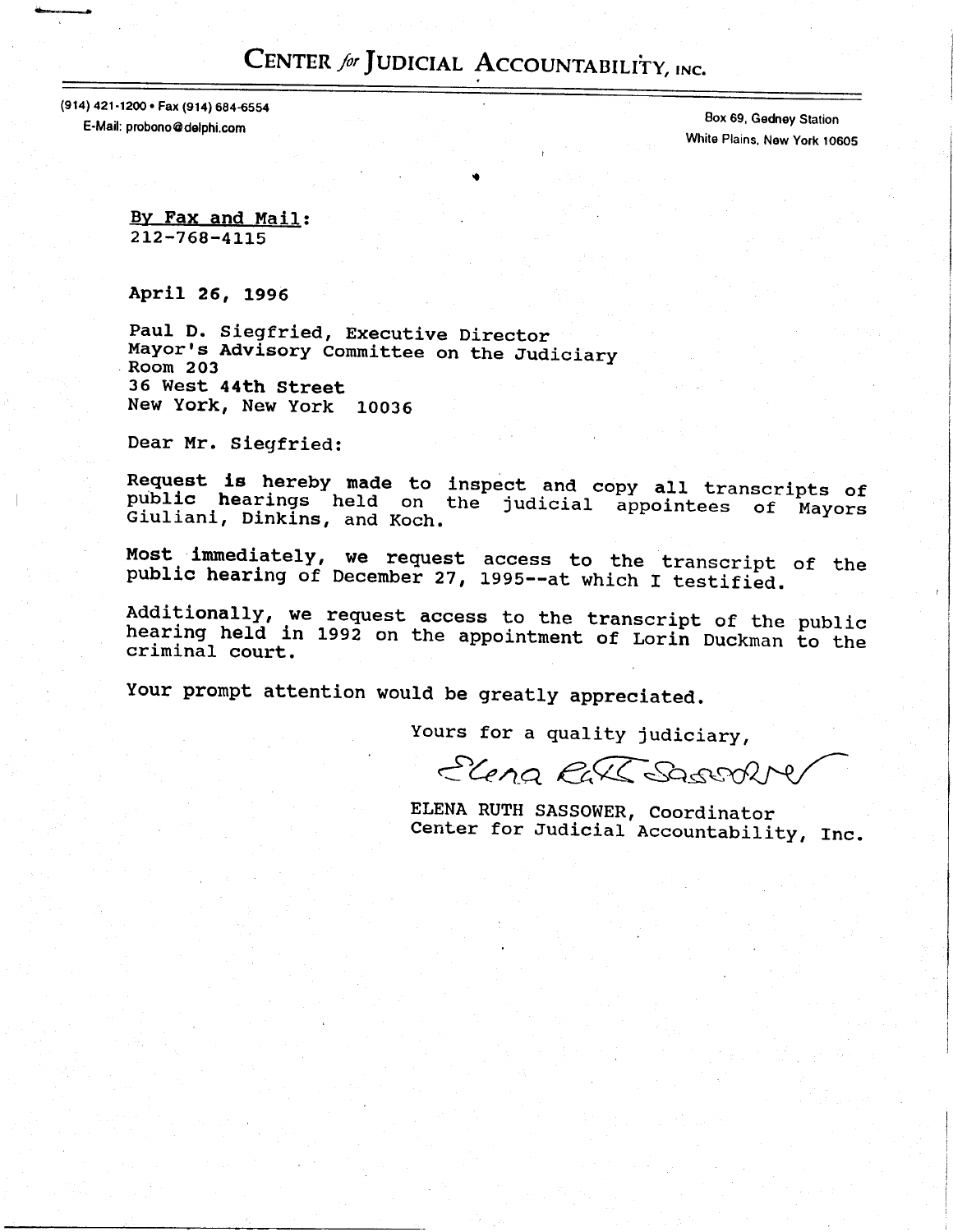|                                                                                                                                                                                             | 36 WEST 44TH STREET<br><b>NEW YORK, N.Y. 10036</b>                                                                                                                                                                              |  |                               |
|---------------------------------------------------------------------------------------------------------------------------------------------------------------------------------------------|---------------------------------------------------------------------------------------------------------------------------------------------------------------------------------------------------------------------------------|--|-------------------------------|
|                                                                                                                                                                                             | Telephone (212) 944-6225<br>Facsimile (212) 768-4115                                                                                                                                                                            |  |                               |
|                                                                                                                                                                                             |                                                                                                                                                                                                                                 |  |                               |
| TELECOMMUNICATIONS INFORMATION PAGE                                                                                                                                                         |                                                                                                                                                                                                                                 |  |                               |
|                                                                                                                                                                                             |                                                                                                                                                                                                                                 |  |                               |
| PLEASE DELIVER THE FOLLOWING TO: Elena Ruth Sassower, Coordinator<br>AREA CODE AND FACSIMILE NUMBER: (914) 684-6554<br>FROM: Paul D. Siegfried, Esq.<br>TOTAL PAGES INCLUDING THIS PAGE: 27 |                                                                                                                                                                                                                                 |  |                               |
|                                                                                                                                                                                             |                                                                                                                                                                                                                                 |  |                               |
|                                                                                                                                                                                             |                                                                                                                                                                                                                                 |  |                               |
|                                                                                                                                                                                             |                                                                                                                                                                                                                                 |  | provided a state of the state |
|                                                                                                                                                                                             |                                                                                                                                                                                                                                 |  |                               |
|                                                                                                                                                                                             |                                                                                                                                                                                                                                 |  |                               |
|                                                                                                                                                                                             |                                                                                                                                                                                                                                 |  |                               |
|                                                                                                                                                                                             |                                                                                                                                                                                                                                 |  |                               |
| <b>COMMENTS:</b>                                                                                                                                                                            | an di kacamatan yang bisang di sebagai di sebagai di sebagai di sebagai di sebagai di sebagai di sebagai di se<br>Sebagai di sebagai di sebagai di sebagai di sebagai di sebagai di sebagai di sebagai di sebagai di sebagai di |  |                               |

TRANSMITTED BY: ĴÀ DATE May 1, 1996

 $\omega_{\rm{max}}$  and  $\omega_{\rm{max}}$ 

 $\sum_{i=1}^{n}$ 

 $\begin{array}{c} \mathbb{R} \\ \mathbb{I}_N \end{array}$  $\langle E_{\rm q} \rangle$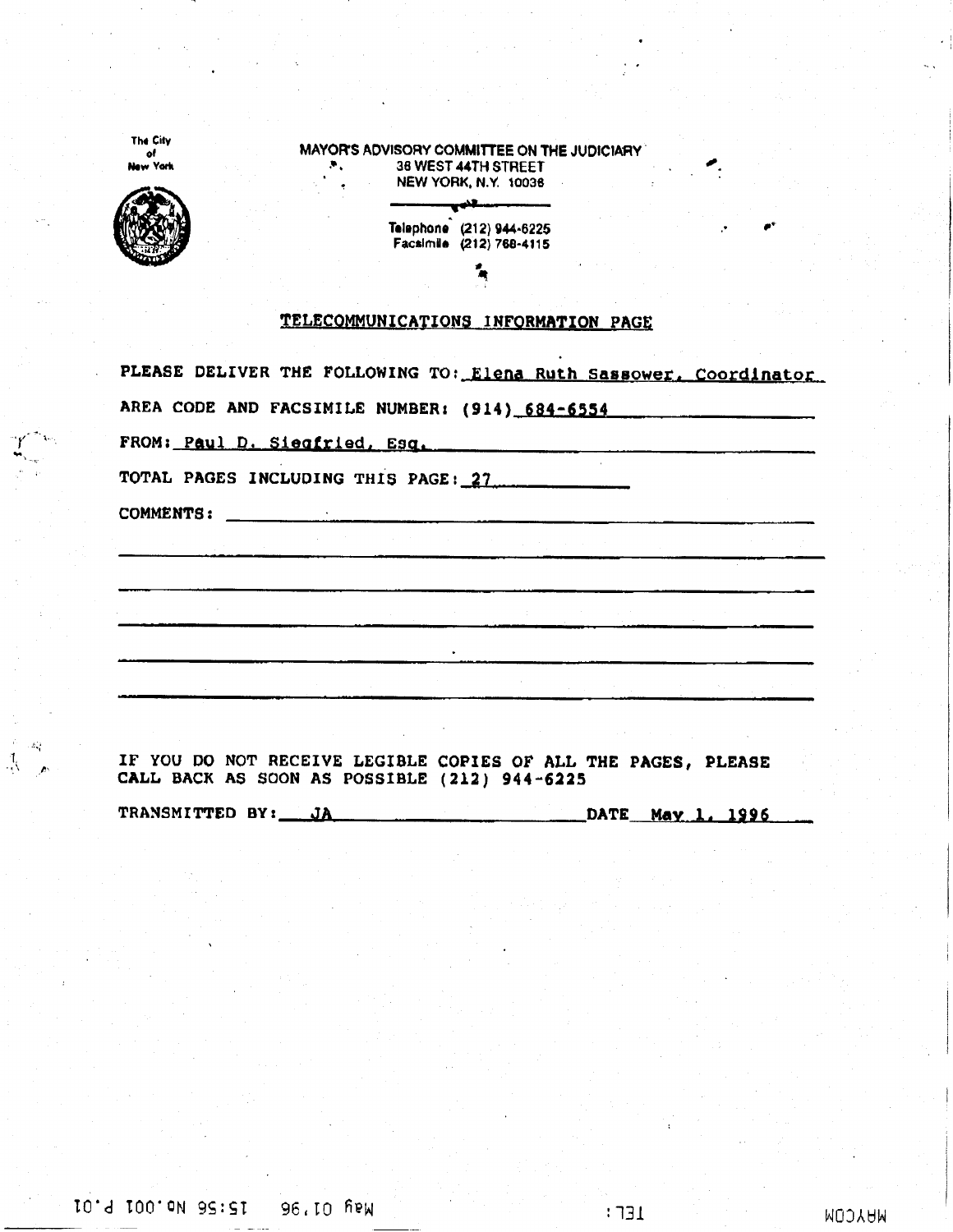**The City** of York

MAYOR'S ADVISORY COMMITTEE ON THE JUDICIARY 36 WEST 44TH STREET NEW YORK, N.Y. 10036

 $\sim 100$  km s  $^{-1}$ 



Telephone (212) 944-8225 Facsimile (212) 768-4115 a S May 1, 1996

#### BY FAX AND BY MAIL

Ms. Elena Ruth Sassower Coordinator, Center for Judicial Accountablity, Inc. Box 69, Gedney Station White Plains, New York 10605

Dear Ms. Sassower:

Pursuant to your request of April 26, 1996, as a courtesy, the Committee is mailing with this letter a copy of the December 27, 1995 public hearing transcript.

In accordance with City policy--at a reproduction cost of 25 cents per page--the Committee will provide you with copies of all public hearing transcripts with respect to the judicial appointments of former Mayors Koch and Dinkins and of Mayor Giuliani. There are 87 transcripts, consisting of 1162 pages in the aggregate.

Accordingly, please mail to the Committee a certified or official bank check in the amount of \$290.50, payable to the City of New York. Upon receipt, the Committee will make arrangements for reproduction of the transcripts. After the reproduced transcripts have been delivered to the Committee, the Committee will so advise you in order that you may make appropriate arrangements with your courier for delivery to the Center for Judicial Accountability, Inc.

Please note that the Committee does not hold public hearings for judges under consideration for reappointment. Accordingly, there is no public hearing transcript relating to Judge Duckman's reappointment.

**Very truly yours** 

Paul D. Siegfried Executive Director

PDS/ti

 $1E\Gamma:$